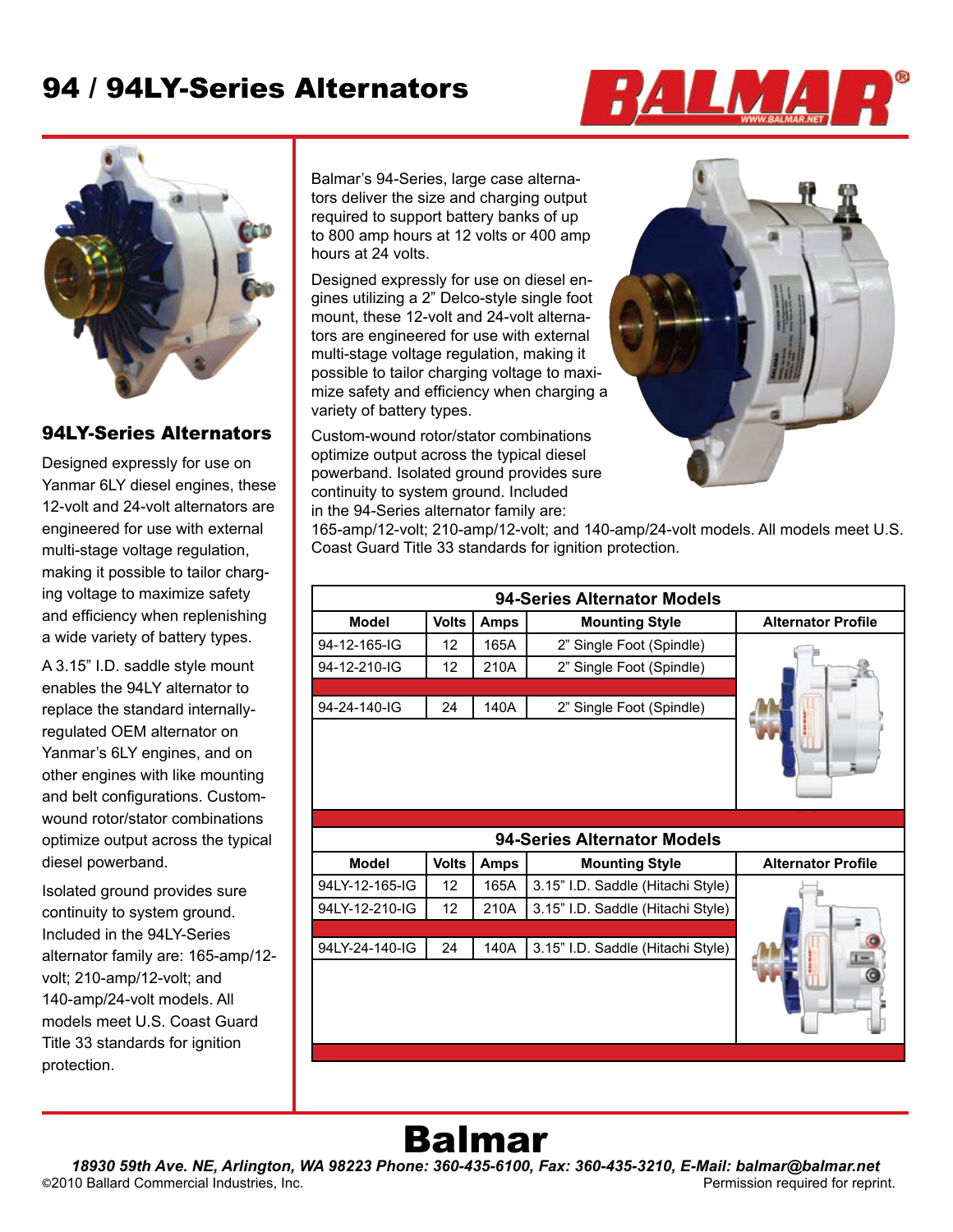#### 94 / 94LY-Series Alternator Specifications

**Alternator Style**: Large case, positive field excitation **Regulation**: External p-type **Case Construction**: Ventilated cast aluminum **Finish**: White powdercoating **Cooling**: Bi-directional external fan (94-Series), Uni-directional, clockwise rotational fan (94LY-Series) **Bearings**: Sealed ball bearing. Heavy duty radial (front). Heavy duty needle (rear) **Available Outputs**: 80A/12V, 110A/12V **Mounting Styles**: 3.15" I.D. Saddle (Model 94LY), 2" Single Foot (Model 94) **Mounting Foot Bore**: 10mm (Model 94LY), ½" (Model 94) **Grounding**: Isolated ground terminal **Positive Output**: Threaded stud. Stud dimensions: M8 x 1.25 **AC/Stator Output**: 12 pulse. **Normal/Maximum Operating Temperature**: 180°F/82°C / 225°F/108°C **Low RPM Cut-In/Maximum Alternator RPM**: 1320rpm / 15000rpm **Diodes +/-**: 6 (positive), 6 (negative); 50A/200V **Ignition Protection Rating**: USCG Title 33



# Balmar

*18930 59th Ave. NE, Arlington, WA 98223 Phone: 360-435-6100, Fax: 360-435-3210, E-Mail: balmar@balmar.net* ©2010 Ballard Commercial Industries, Inc.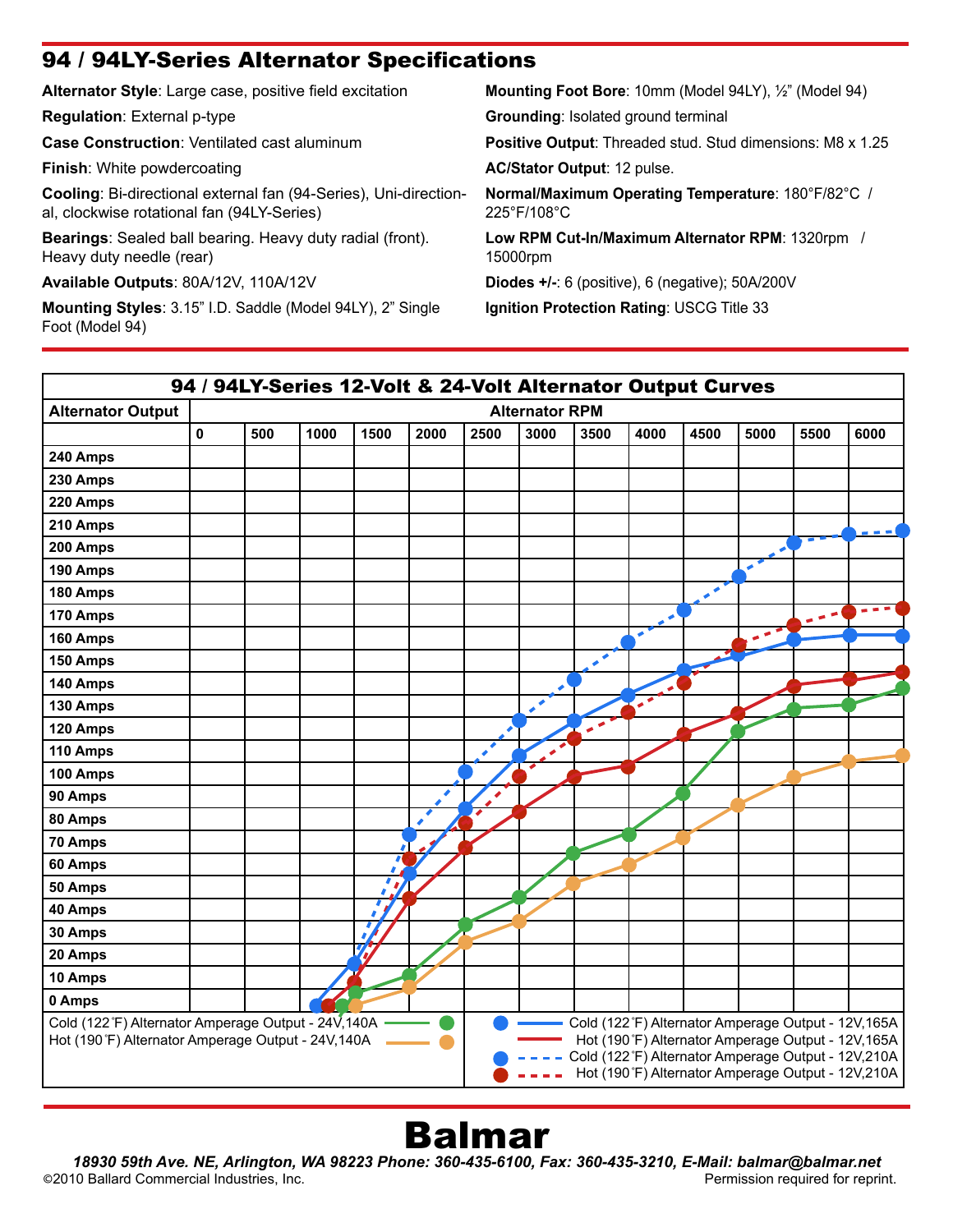### **SeRIeS 94 ALTeRNATOR DIMeNSIONS**



| <b>ITEM</b>                 | <b>DESCRIPTION</b>                        | IN.               | <b>MM</b> |
|-----------------------------|-------------------------------------------|-------------------|-----------|
| A                           | Case Diameter                             | 6.0               | 152.4     |
| <sub>R</sub>                | Std. Pulley Diameter                      | 2.9               | 73.7      |
| C                           | <b>Bolt-to-Bolt Center</b>                | 8.0               | 203.2     |
| D                           | <b>Overall Height</b>                     | 9.0               | 228.6     |
| E                           | Overall Length                            | 7.0               | 177.8     |
| F                           | Inside sheave center to case<br>rear      | 6.0               | 152.4     |
| G                           | <b>Mounting Foot Width</b>                | 2.0               | 50.8      |
| H                           | Inside sheave to mounting foot            | 1.0               | 25.4      |
| ı                           | Front to inside sheave center             | 1.0               | 25.4      |
| J                           | Mounting foot to case rear                | 3.0               | 76.2      |
| Κ                           | Tensioning arm width                      | 1.0               | 25.4      |
|                             | <b>ADDITIONAL ALTERNATOR MEASUREMENTS</b> |                   |           |
|                             |                                           | <b>Dimension</b>  |           |
| <b>Mounting Foot Bore</b>   |                                           | $1/2$ " / 12.7mm  |           |
| <b>Tensioning Arm Bore</b>  |                                           | 5/16" / 7.9mm     |           |
| <b>Positive Output Post</b> |                                           | $5/16" \times 18$ |           |
| <b>Field Input Terminal</b> |                                           | 1/4" spade        |           |
| <b>Ground Post</b>          |                                           | 5/16" x 18        |           |
| Stator/Tach Output Terminal |                                           | 1/4" spade        |           |





| <b>TERMINAL CONNECTION LOCATIONS</b> |                                      |  |
|--------------------------------------|--------------------------------------|--|
| B+                                   | <b>Positive Output Terminal</b>      |  |
| S                                    | Stator/Tach Output Terminal          |  |
| F+                                   | <b>External Field Input Terminal</b> |  |
| B-                                   | <b>Case Ground Terminal</b>          |  |
|                                      |                                      |  |